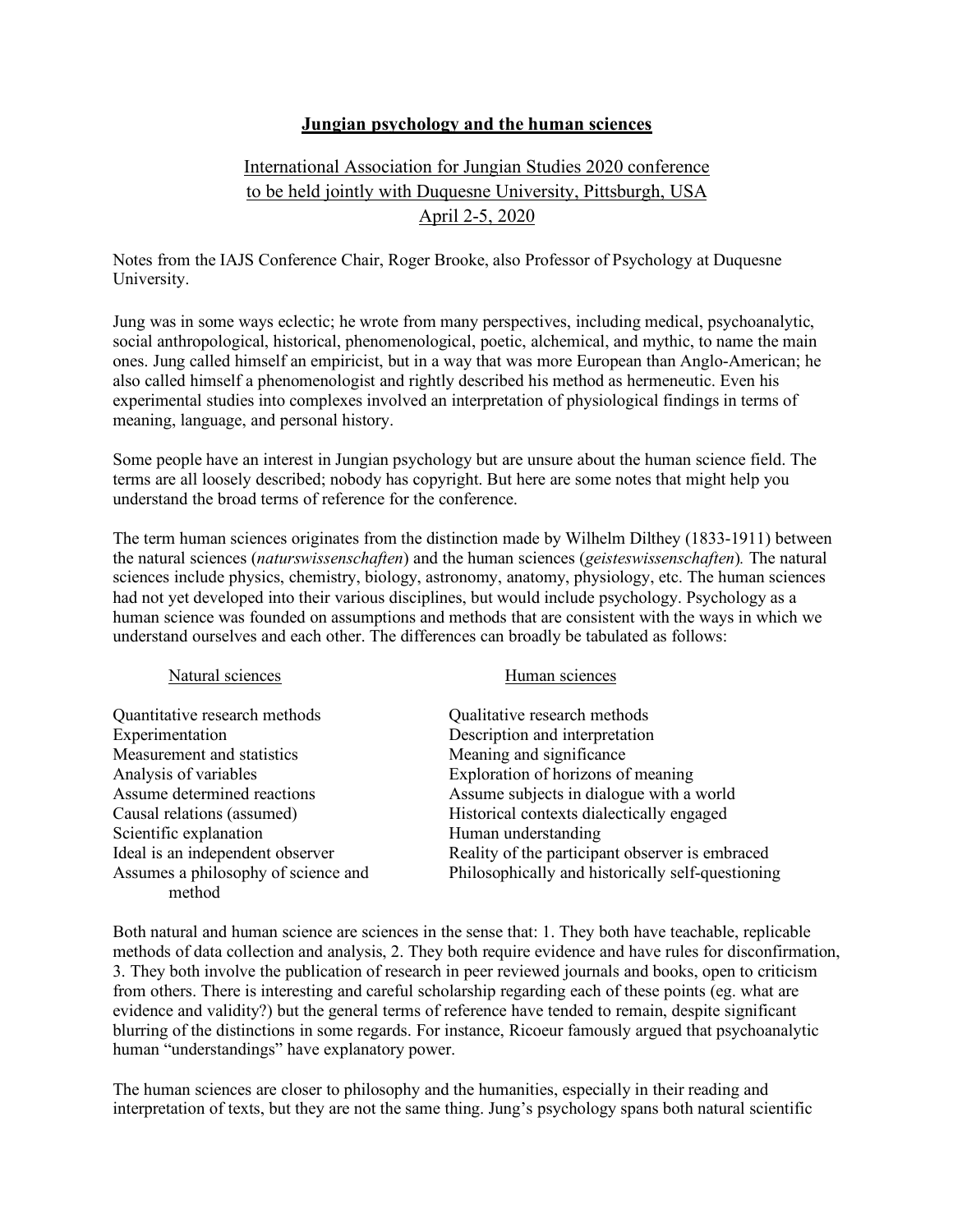and human scientific approaches, but he is best situated in the human science field. His interpretation of bodily phenomena in terms of psyche, his commitments to phenomenology and hermeneutics, his "comparative" method of description and analysis, his preoccupation with meaning, and his discussion of archetypes and complexes as centers of meaning approached interpretatively—all these situate Jung's psychology in the human sciences.

At Duquesne University we typically describe human science psychology as a field in which there are five broad traditions, all of which meet the criteria of the right-hand column above:

- 1. Psychoanalysis (Freud and Jung and their descendants)
- 2. Phenomenology, including existential phenomenology, and hermeneutics (Husserl, Heidegger, Merleau-Ponty, Sartre, Binswanger, Boss, Rollo May, and others and their descendants). The kind of textual discourse analysis that Susan Rowland has developed belongs here, since it involves (feminist) interpretations of Jung's texts (hermeneutics).
- 3. Humanistic and transpersonal psychology (the tradition of Rogers and Maslow, but now would include ecopsychology, since the thought of David Abram has had a big impact).
- 4. The various critical traditions, which explore the outer horizons in which our lives are constituted: critical theory, feminism, methodological deconstruction, social construction, and so on (de Beauvoir, Foucault, Derrida, Irigaray—and many of our own contemporary Jungian colleagues in this tradition.)

An assumption underlying human science psychology is that the human being is not a neurochemical cocktail wrapped in skin, with an electrochemical buzzing in the head that magically becomes psychological life. As Jung understood, the psyche is not inside us, but, rather, we are inside it, inside psychological life, in the same way as we are inside language and culture. The human being is a being-inthe-world, and psychological life is unintelligible apart from this network of relationships we call a world. This world is the gathering of our biosphere, others, the myths, images, and language of our cultural and familial history; it is the context in which we ourselves are constituted. What we call a world is not a set of external "variables" having an effect on us; it is the very stuff of our identities and psychological lives. As human scientists we like to push this even further, arguing that even our physiology is ultimately intelligible only in terms of its world-relatedness. It is obviously factually true that we can see because we have eyes, but ontologically it is truer to say that we have eyes because we are seeing beings.

The humanities in general have not really been incorporated in any systematic way into the human sciences, but they belong here as part of the conversation.

On the other hand, developments in the natural sciences, including evolutionary psychology and psychobiology, neuroscience, and attachment theory, have been in creative dialogue with the human sciences, especially with psychoanalysis and phenomenology. There are journals devoted to these conversations. The aim is not to reduce human science insights to neurology and brain activity but to show how what we see in brain activity requires psychoanalysis and phenomenology as human sciences for its interpretation. I hope that some of the recent discussions on the IAJS listserve will make their way into the conference. This was creative, genuinely integrative work.

There has been a long-standing interest in the possibility of using Hegel to reinterpret Jung. Some of us are hoping that the challenges in this regard might get some clarity and development. In a more general way, human scientists are especially sensitive to the philosophical and historical assumptions and conditions within the work we do, so submissions on Jungian psychology's assumptions and conceptual investigations into Jungian concepts are encouraged.

I hope that some folks from the Jung-Lacan dialogues in Cambridge (and elsewhere) might be enticed to submit papers and to come to Duquesne. There is a strong interest in Lacan as well as in Jung in our